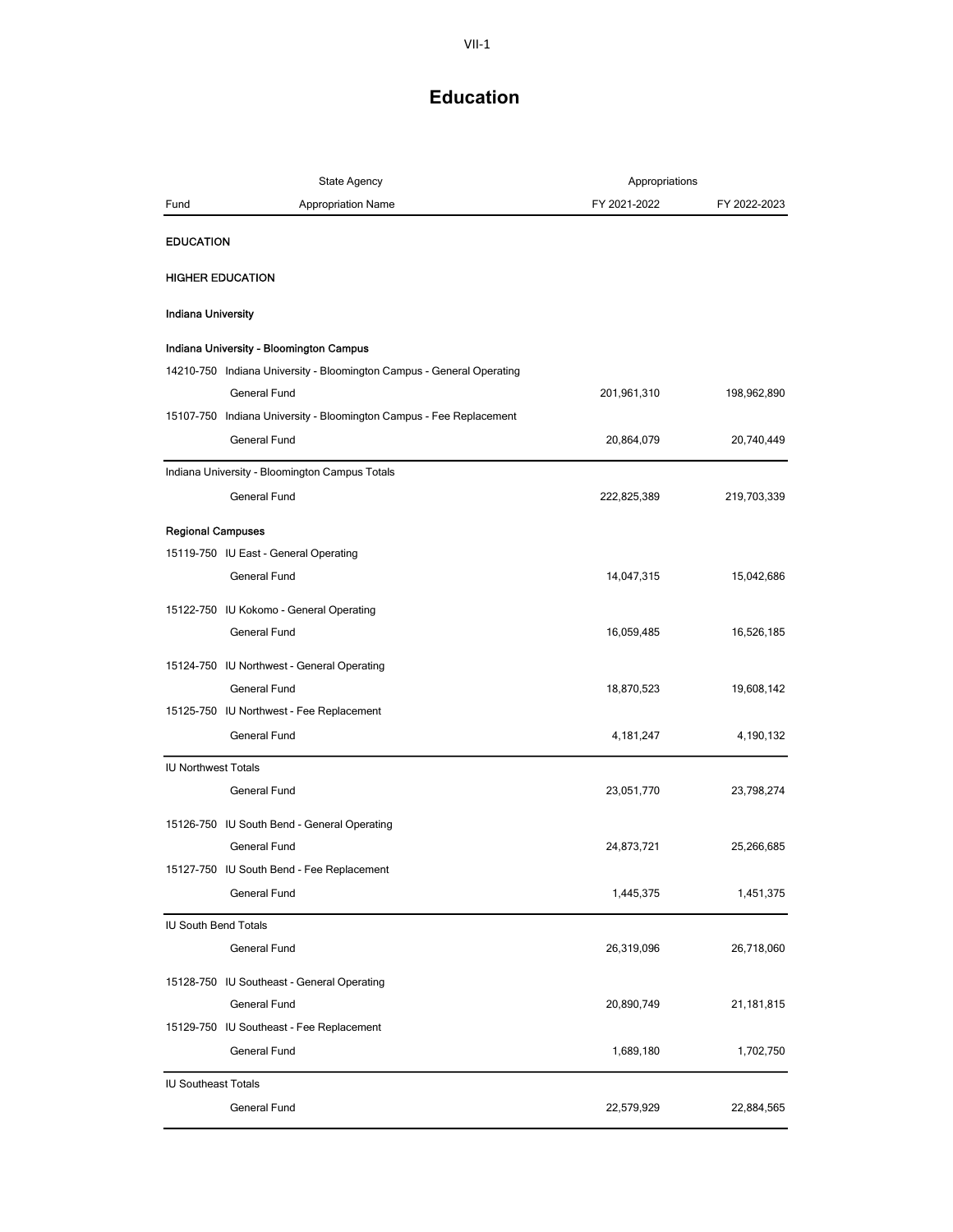|      | <b>State Agency</b>                                                 | Appropriations |              |
|------|---------------------------------------------------------------------|----------------|--------------|
| Fund | <b>Appropriation Name</b>                                           | FY 2021-2022   | FY 2022-2023 |
|      | <b>Regional Campuses Totals</b>                                     |                |              |
|      | <b>General Fund</b>                                                 | 102,057,595    | 104,969,770  |
|      | Indiana University - Purdue University at Indianapolis              |                |              |
|      | 14240-750 I.U.P.U.I. - General Operating                            |                |              |
|      | General Fund                                                        | 111,103,662    | 122,110,562  |
|      | 15108-750 I.U.P.U.I. - Fee Replacement                              |                |              |
|      | General Fund                                                        | 6,910,541      | 6,926,049    |
|      | Indiana University - Purdue University at Indianapolis Totals       |                |              |
|      | General Fund                                                        | 118,014,203    | 129,036,611  |
|      | Indiana University Schools of Medicine and Dentistry                |                |              |
|      | 15109-750 I. U. Schools of Medicine and Dentistry                   |                |              |
|      | <b>General Fund</b>                                                 | 105,712,799    | 107,827,053  |
|      | 15111-750 I. U. Schools of Medicine and Dentistry - Fee Replacement |                |              |
|      | <b>General Fund</b>                                                 | 7,006,738      | 6,982,835    |
|      | I.U. Schools of Medicine and Dentistry Totals                       |                |              |
|      | <b>General Fund</b>                                                 | 112,719,537    | 114,809,888  |
|      | <b>Regional Medical Centers</b>                                     |                |              |
|      | 15112-750 Indiana University School of Medicine - Muncie            |                |              |
|      | General Fund                                                        | 2,300,988      | 2,347,008    |
|      | 15113-750 Indiana University School of Medicine - Fort Wayne        |                |              |
|      | General Fund                                                        | 2,068,129      | 2,109,492    |
|      | 15114-750 Indiana University School of Medicine - Northwest - Gary  |                |              |
|      | <b>General Fund</b>                                                 | 2,766,537      | 2,821,868    |
|      | 15115-750 Indiana University School of Medicine - Terre Haute       |                |              |
|      | General Fund                                                        | 2,500,983      | 2,551,003    |
|      | 15116-750 Indiana University School of Medicine - Lafayette         |                |              |
|      | General Fund                                                        | 2,513,302      | 2,563,568    |
|      | 15117-750 Indiana University School of Medicine - South Bend        |                |              |
|      | General Fund                                                        | 2,163,502      | 2,206,772    |
|      | 15118-750 Indiana University School of Medicine - Evansville        |                |              |
|      | General Fund                                                        | 2,212,633      | 2,256,886    |
|      | <b>Regional Medical Centers Totals</b>                              |                |              |
|      | <b>General Fund</b>                                                 | 16,526,074     | 16,856,597   |
|      | 11120-750 Global Network Operations Center                          |                |              |
|      | General Fund                                                        | 721,861        | 721,861      |
|      | 11130-750 Spinal Cord and Head Injury Research Center               |                |              |
|      | General Fund                                                        | 553,429        | 553,429      |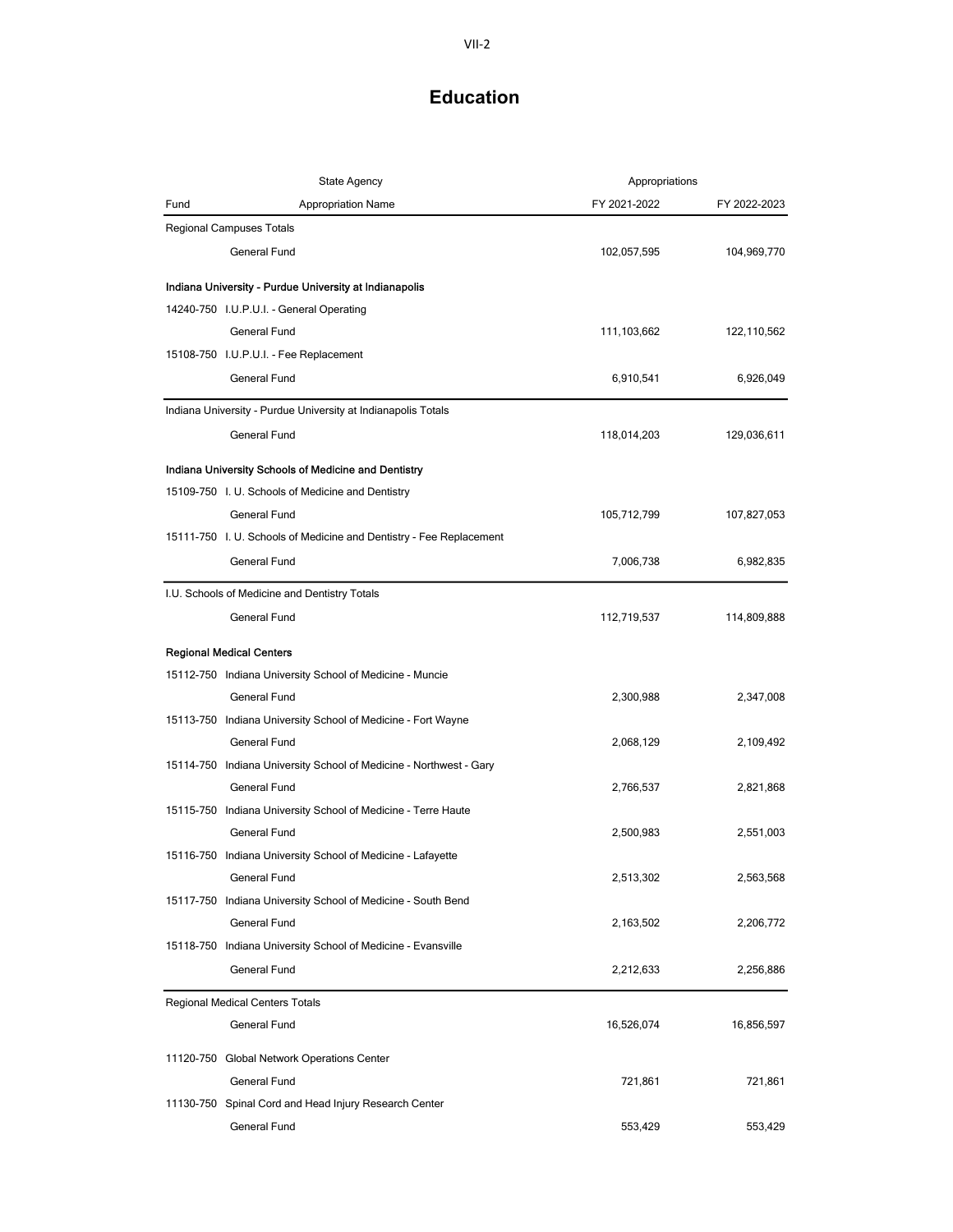|                          | State Agency                                                            | Appropriations |              |
|--------------------------|-------------------------------------------------------------------------|----------------|--------------|
| Fund                     | <b>Appropriation Name</b>                                               | FY 2021-2022   | FY 2022-2023 |
|                          | 13101-750 Dual Credit                                                   |                |              |
|                          | General Fund                                                            | 4,253,715      | 4,253,715    |
|                          | 14510-750 Institute for the Study of Developmental Disabilities         |                |              |
|                          | <b>General Fund</b>                                                     | 2,105,824      | 2,105,824    |
|                          | 15142-750 Clinical and Translational Sciences Institute                 |                |              |
|                          | General Fund                                                            | 2,500,000      | 2,500,000    |
|                          | 16840-750 Geological Survey                                             |                |              |
|                          | <b>General Fund</b>                                                     | 2,783,782      | 2,783,782    |
|                          | 17035-750 Fort Wayne Health Sciences Program                            |                |              |
|                          | General Fund                                                            | 4,971,250      | 4,971,250    |
|                          | 10790-750 GigaPop Project                                               |                |              |
|                          | General Fund                                                            | 672,562        | 672,562      |
|                          | 11690-750 I-Light Network Operations                                    |                |              |
|                          | General Fund                                                            | 1,508,628      | 1,508,628    |
|                          | Indiana University Totals                                               |                |              |
|                          | General Fund                                                            | 592,213,849    | 605,447,256  |
| <b>Purdue University</b> |                                                                         |                |              |
|                          | 14270-760 Purdue University - West Lafayette Campus - General Operating |                |              |
|                          | General Fund                                                            | 222,755,871    | 223,527,695  |
|                          | 15131-760 Purdue University - West Lafayette Campus - Fee Replacement   |                |              |
|                          | General Fund                                                            | 32, 152, 425   | 29,002,950   |
|                          | Purdue University - West Lafayette Campus Totals                        |                |              |
|                          | General Fund                                                            | 254,908,296    | 252,530,645  |
| <b>Regional Campuses</b> |                                                                         |                |              |
|                          | 17017-760 Purdue Northwest - General Operating                          |                |              |
|                          | General Fund                                                            | 46,730,203     | 48,297,564   |
|                          | 17019-760 Purdue Northwest - Fee Replacement                            |                |              |
|                          | General Fund                                                            | 3,892,013      | 3,891,013    |
|                          | <b>Purdue Northwest Totals</b>                                          |                |              |
|                          | General Fund                                                            | 50,622,216     | 52,188,577   |
|                          | <b>Purdue University at Fort Wayne</b>                                  |                |              |
|                          | 14260-760 Purdue Fort Wayne                                             |                |              |
|                          | General Fund                                                            | 43,460,880     | 44,856,416   |
|                          | 15132-760 Purdue Fort Wayne - Fee Replacement                           |                |              |
|                          | General Fund                                                            | 3,039,750      | 3,036,000    |
|                          | Purdue University at Fort Wayne Totals                                  |                |              |
|                          | General Fund                                                            | 46,500,630     | 47,892,416   |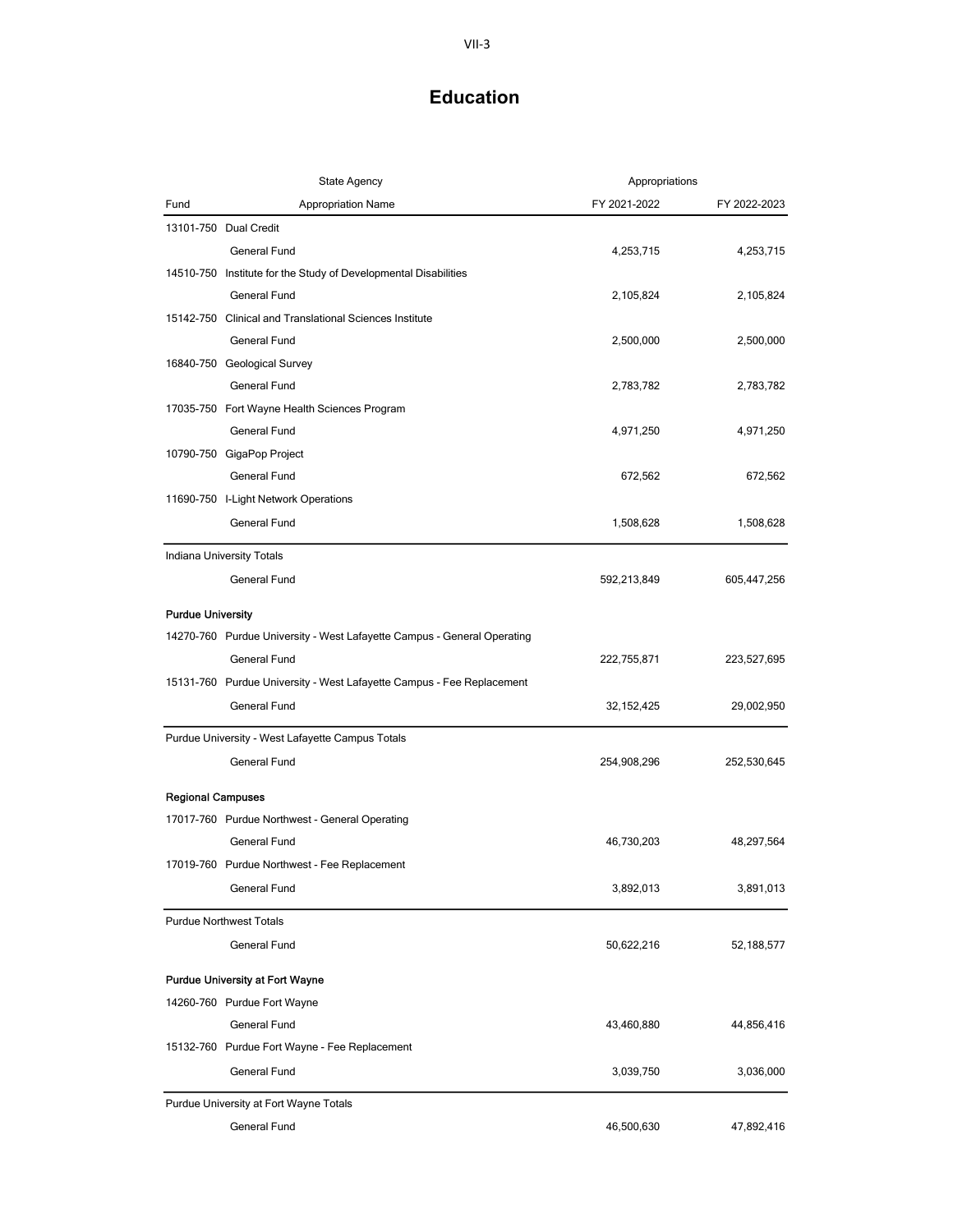|      | <b>State Agency</b>                                           | Appropriations |              |
|------|---------------------------------------------------------------|----------------|--------------|
| Fund | <b>Appropriation Name</b>                                     | FY 2021-2022   | FY 2022-2023 |
|      | 11150-760 Center for Paralysis Research                       |                |              |
|      | <b>General Fund</b>                                           | 522,558        | 522,558      |
|      | 12740-760 County Agricultural Extension Educators             |                |              |
|      | General Fund                                                  | 7,487,816      | 7,487,816    |
|      | 13103-760 Dual Credit                                         |                |              |
|      | General Fund                                                  | 916,605        | 916,605      |
|      | 13339-760 College of Veterinary Medicine                      |                |              |
|      | General Fund                                                  | 18,056,523     | 18,417,653   |
|      | 13352-760 IN Tech Asst. and Adv. Mfg. Competitiveness Program |                |              |
|      | General Fund                                                  | 4,430,212      | 4,430,212    |
|      | 14290-760 Animal Disease Diagnostic Laboratory System         |                |              |
|      | General Fund                                                  | 3,711,561      | 3,711,561    |
|      | 14300-760 Statewide Technology                                |                |              |
|      | <b>General Fund</b>                                           | 6,695,258      | 6,695,258    |
|      | 16490-760 Agricultural Research and Extension - Crossroads    |                |              |
|      | General Fund                                                  | 8,492,325      | 8,492,325    |
|      | 18930-760 Veterinary Research                                 |                |              |
|      | <b>Dedicated Funds</b>                                        | 300,000        | 300,000      |
|      | 33810-760 Wine Grape Market Fund                              |                |              |
|      | <b>Dedicated Funds</b>                                        | 1,180,000      | 1,180,000    |
|      | <b>Purdue University Totals</b>                               |                |              |
|      | General Fund                                                  | 402,344,000    | 403,285,626  |
|      | <b>Dedicated Funds</b>                                        | 1,480,000      | 1,480,000    |
|      | Total                                                         | 403,824,000    | 404,765,626  |
|      | <b>Indiana State University</b>                               |                |              |
|      | 14340-770 Indiana State University - General Operating        |                |              |
|      | General Fund                                                  | 72,063,968     | 74,498,951   |
|      | 15137-770 Indiana State University - Fee Replacement          |                |              |
|      | General Fund                                                  | 11,044,480     | 11,051,288   |
|      | Indiana State University Totals                               |                |              |
|      | General Fund                                                  | 83,108,448     | 85,550,239   |
|      | 13105-770 Dual Credit                                         |                |              |
|      | General Fund                                                  | 199,620        | 199,620      |
|      | 13106-770 Principal Leadership Academy                        |                |              |
|      | General Fund                                                  | 600,000        | 600,000      |
|      | 14350-770 Nursing Program                                     |                |              |
|      | General Fund                                                  | 204,000        | 204,000      |
|      | 14710-770 Degree Link                                         |                |              |
|      | General Fund                                                  | 446,438        | 446,438      |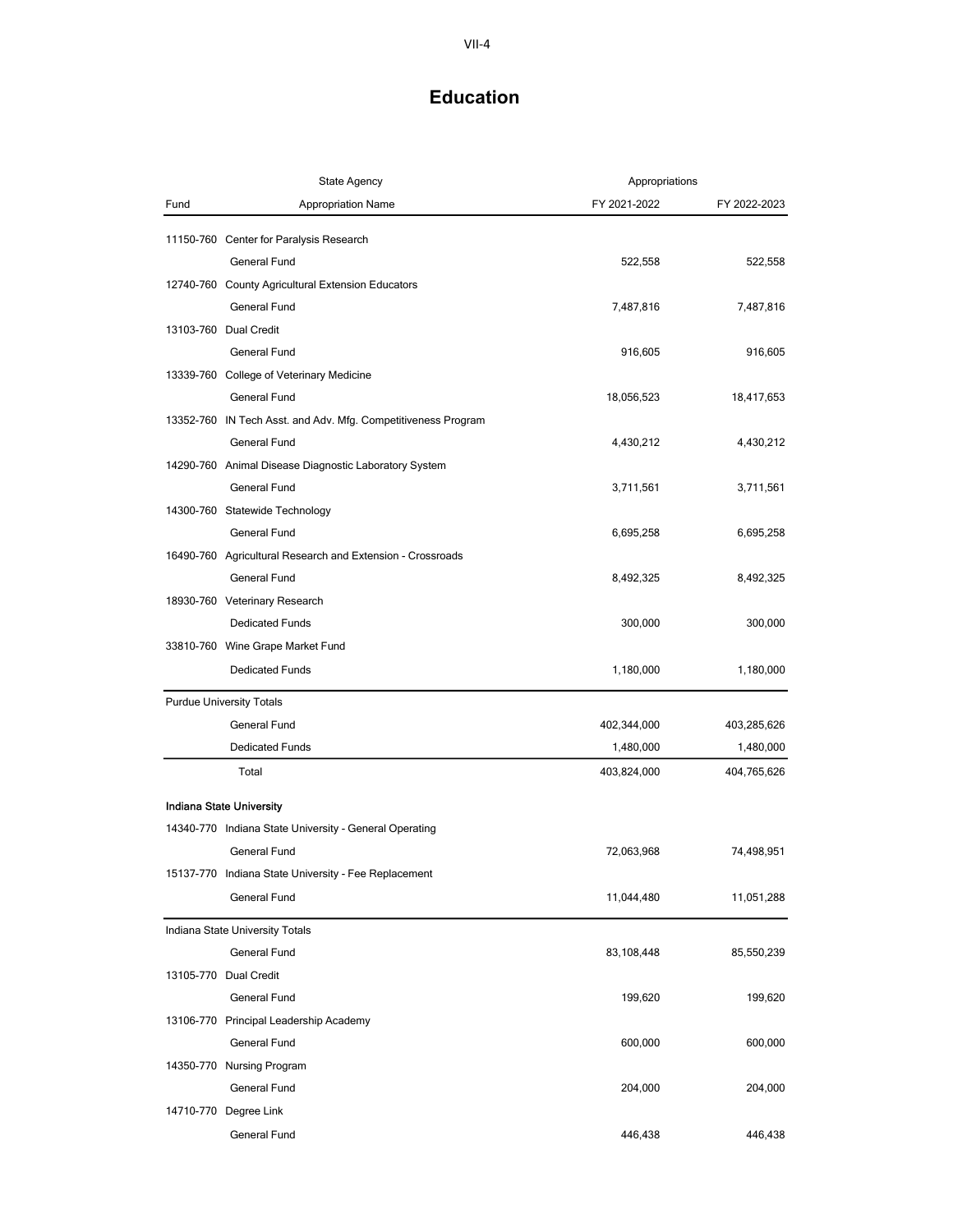| <b>State Agency</b>          |                                                              | Appropriations |              |
|------------------------------|--------------------------------------------------------------|----------------|--------------|
| Fund                         | <b>Appropriation Name</b>                                    | FY 2021-2022   | FY 2022-2023 |
|                              | Indiana State University Totals                              |                |              |
|                              | General Fund                                                 | 84,558,506     | 87,000,297   |
|                              | University of Southern Indiana                               |                |              |
|                              | 14360-775 University of Southern Indiana - General Operating |                |              |
|                              | General Fund                                                 | 48,210,149     | 51,038,023   |
|                              | 15138-775 University of Southern Indiana - Fee Replacement   |                |              |
|                              | General Fund                                                 | 14,377,159     | 12,317,288   |
|                              | University of Southern Indiana Totals                        |                |              |
|                              | <b>General Fund</b>                                          | 62,587,308     | 63,355,311   |
|                              | 11160-775 Historic New Harmony                               |                |              |
|                              | General Fund                                                 | 486,878        | 486,878      |
|                              | 13107-775 Dual Credit                                        |                |              |
|                              | General Fund                                                 | 555,480        | 555,480      |
|                              | University of Southern Indiana Totals                        |                |              |
|                              | <b>General Fund</b>                                          | 63,629,666     | 64,397,669   |
| <b>Ball State University</b> |                                                              |                |              |
|                              | 14370-780 Ball State University - General Operating          |                |              |
|                              | General Fund                                                 | 134,408,873    | 133,010,951  |
|                              | 15139-780 Ball State University - Fee Replacement            |                |              |
|                              | General Fund                                                 | 24,739,019     | 24,741,019   |
|                              | <b>Ball State University Totals</b>                          |                |              |
|                              | General Fund                                                 | 159,147,892    | 157,751,970  |
|                              | 13109-780 Dual Credit                                        |                |              |
|                              | General Fund                                                 | 238,815        | 238,815      |
|                              | 14380-780 Entrepreneurial College                            |                |              |
|                              | General Fund                                                 | 2,500,000      | 2,500,000    |
|                              | 16220-780 Academy for Science, Mathematics, and Humanities   |                |              |
|                              | General Fund                                                 | 4,384,956      | 4,384,956    |
|                              | <b>Ball State University Totals</b>                          |                |              |
|                              | General Fund                                                 | 166,271,663    | 164,875,741  |
|                              |                                                              |                |              |
| <b>Vincennes University</b>  |                                                              |                |              |
|                              | 14460-790 Vincennes University - General Operating           |                |              |
|                              | <b>General Fund</b>                                          | 43,561,521     | 44,475,375   |
|                              | 15141-790 Vincennes University - Fee Replacement             |                |              |
|                              | General Fund                                                 | 6,204,550      | 5,507,270    |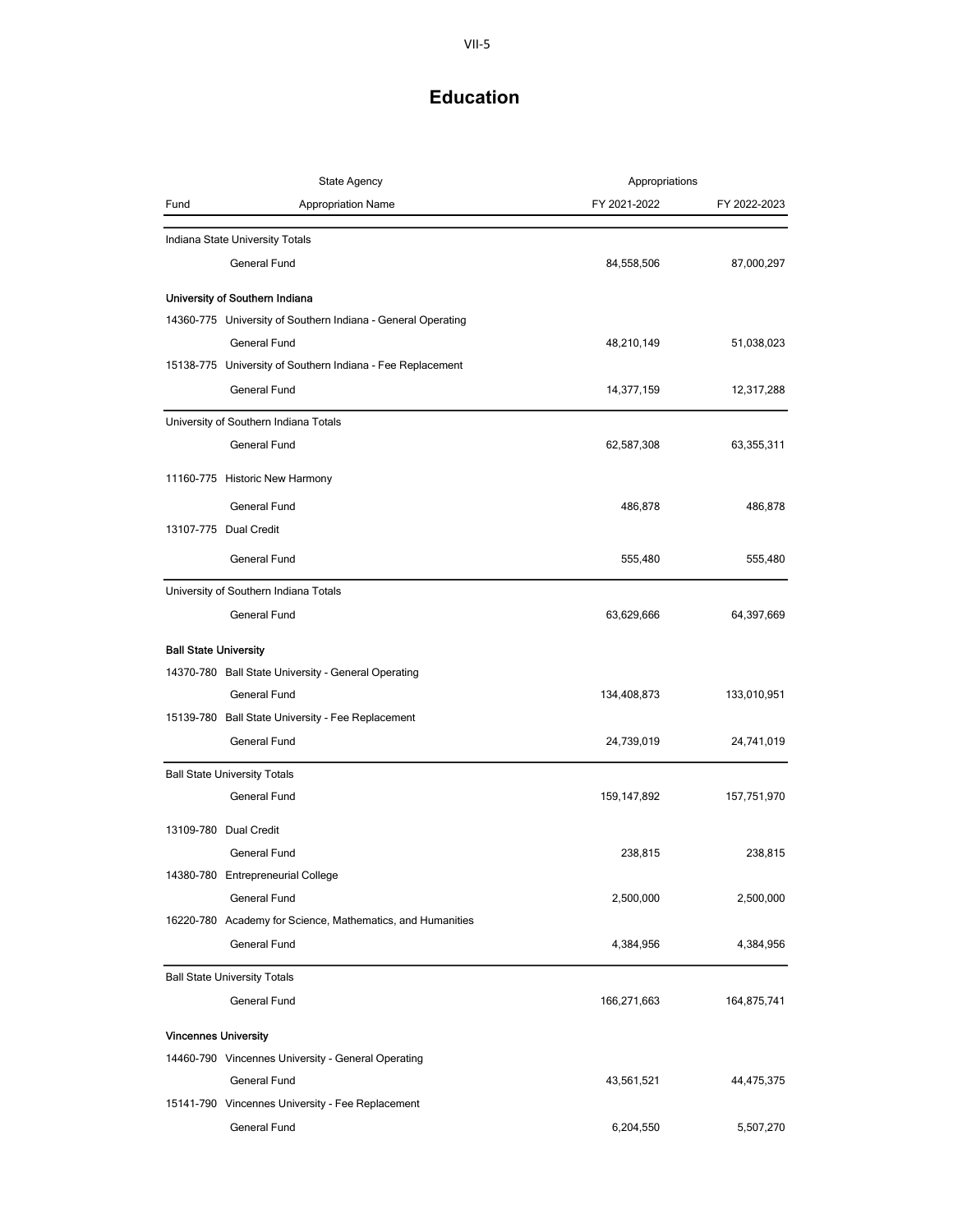| <b>State Agency</b> |                                                          | Appropriations |               |
|---------------------|----------------------------------------------------------|----------------|---------------|
| Fund                | <b>Appropriation Name</b>                                | FY 2021-2022   | FY 2022-2023  |
|                     | <b>Vincennes University Totals</b>                       |                |               |
|                     | <b>General Fund</b>                                      | 49,766,071     | 49,982,645    |
|                     |                                                          |                |               |
|                     | 13111-790 Dual Credit                                    |                |               |
|                     | General Fund                                             | 4,315,365      | 4,315,365     |
|                     | 17054-790 Career and Technical Early College Program     |                |               |
|                     | General Fund                                             | 3,000,000      | 3,000,000     |
|                     | Vincennes University Totals                              |                |               |
|                     | <b>General Fund</b>                                      | 57,081,436     | 57,298,010    |
|                     | Ivy Tech Community College                               |                |               |
|                     | 14410-710 Ivy Tech Community College - General Operating |                |               |
|                     | General Fund                                             | 229,890,923    | 235,110,368   |
|                     | 15106-710 Ivy Tech Community College - Fee Replacement   |                |               |
|                     | General Fund                                             | 28,938,873     | 28,484,398    |
|                     | Ivy Tech Community College Totals                        |                |               |
|                     | General Fund                                             | 258,829,796    | 263,594,766   |
|                     | 13095-710 Dual Credit                                    |                |               |
|                     | General Fund                                             | 17,073,720     | 17,073,720    |
|                     | 15152-710 Statewide Nursing                              |                |               |
|                     | General Fund                                             | 85,411         | 85,411        |
|                     | 11580-710 Testing Centers                                |                |               |
|                     | General Fund                                             | 710,810        | 710,810       |
|                     | 12195-710 Indiana Rural Educational Alliance             |                |               |
|                     | General Fund                                             | 1,057,738      | 1,057,738     |
|                     |                                                          |                |               |
|                     | Ivy Tech Community College Totals                        |                |               |
|                     | General Fund                                             | 277,757,475    | 282,522,445   |
|                     | <b>Medical Education Board</b>                           |                |               |
|                     | 30437-755 Family Practice Residency Fund                 |                |               |
|                     | <b>Dedicated Funds</b>                                   | 1,852,698      | 1,852,698     |
|                     | <b>Graduate Medical Education Board</b>                  |                |               |
|                     | 30441-756 Medical Residency Education Grants             |                |               |
|                     | <b>Dedicated Funds</b>                                   | 4,000,000      | 5,000,000     |
|                     |                                                          |                |               |
|                     | <b>State Universities Totals</b>                         |                |               |
|                     | General Fund                                             | 1,643,856,595  | 1,664,827,044 |
|                     | <b>Dedicated Funds</b>                                   | 7,332,698      | 8,332,698     |
|                     | Total                                                    | 1,651,189,293  | 1,673,159,742 |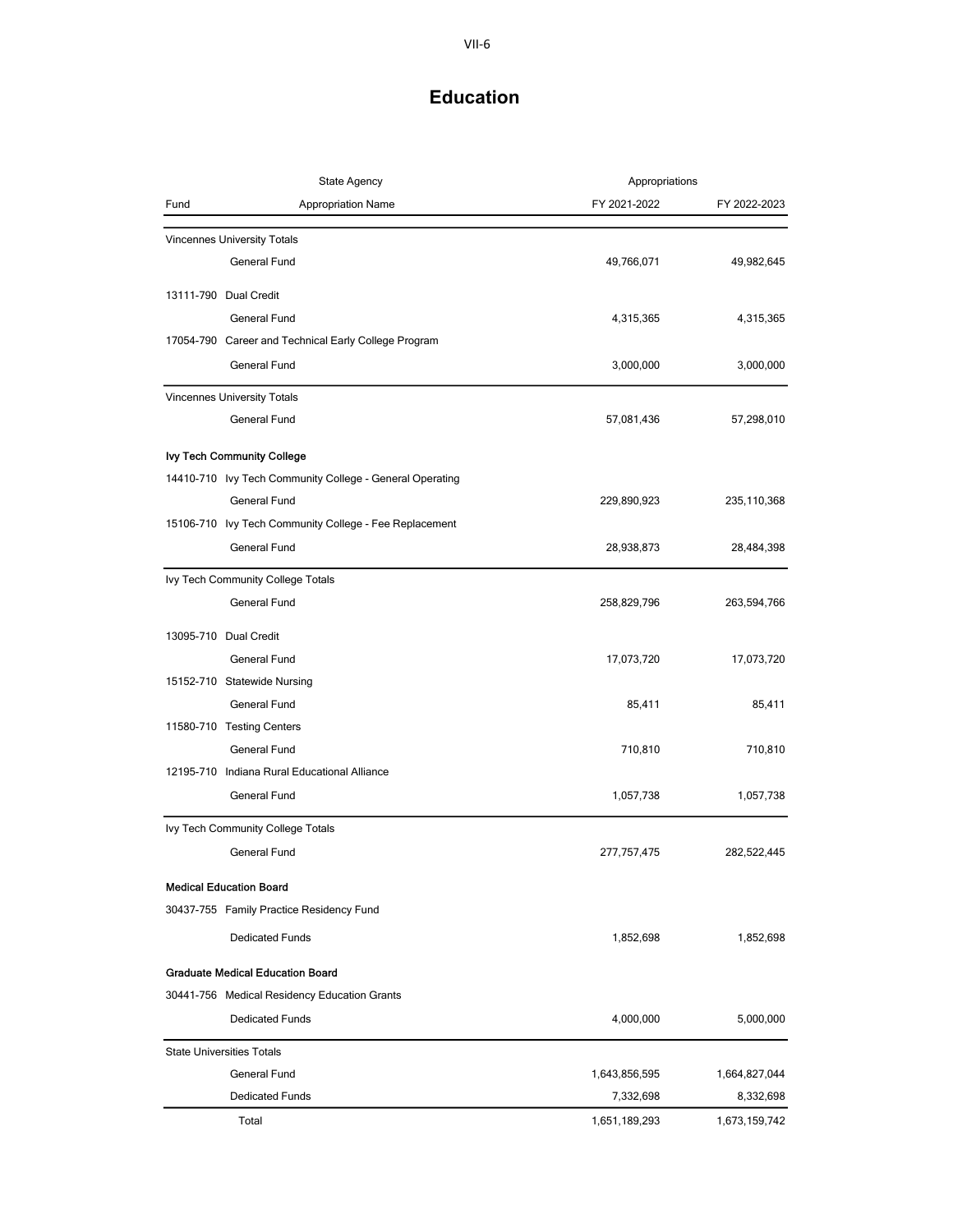|      | <b>State Agency</b>                                                            | Appropriations       |                      |
|------|--------------------------------------------------------------------------------|----------------------|----------------------|
| Fund | Appropriation Name                                                             | FY 2021-2022         | FY 2022-2023         |
|      |                                                                                |                      |                      |
|      | Commission for Higher Education<br>12570-719 Statewide Transfer and Technology |                      |                      |
|      | General Fund                                                                   | 913,263              | 913,263              |
|      | 13096-719 Learn More Indiana                                                   |                      |                      |
|      | General Fund                                                                   | 582,295              | 582,295              |
|      | 13342-719 Midwest Higher Education Compact                                     |                      |                      |
|      | General Fund                                                                   | 115,000              | 115,000              |
|      | 14020-719 Commission for Higher Education                                      |                      |                      |
|      | <b>General Fund</b>                                                            |                      |                      |
|      | TEO-1000-12570-STATEWIDE TRANSFER WEBSITE                                      | 2,764,059<br>248,350 | 2,764,059<br>248,350 |
|      |                                                                                |                      |                      |
|      | TEO-1000-13096-Learn More Indiana                                              | 46,327               | 46,327               |
|      | TEO-2460-34010-Higher Education Fund                                           | 436,006              | 436,006              |
|      | TEO-2690-35810-21st Century Fund                                               | 598,156              | 598,156              |
|      | TEO-5410-55510-Postsecondary Credit Bearing Proprietary Edu                    | 79,417               | 79,417               |
|      | TEO-5750-57500-Next Generation Hoosier Educators Scholarsh                     | 129,512              | 129,512              |
|      | TEO-6170-49830-Primetime Program Fund                                          | 71,472               | 71,472               |
|      | TEO-6410-51410-Part-time Student Grant Fund                                    | 308,645              | 308,645              |
|      | TEO-7670-76710-Teacher Residency Grant Pilot Program Fund                      | 22,353               | 22,353               |
|      | TEO-8084-63000-Fed. Dept. of Education                                         | 98,420               | 98,420               |
|      | Total                                                                          | 4,802,717            | 4,802,717            |
|      | 15156-719 STEM Teacher Recruitment Fund                                        |                      |                      |
|      | General Fund                                                                   | 5,000,000            | 5,000,000            |
|      | 44077-719 CHE Grants                                                           |                      |                      |
|      | <b>Dedicated Funds</b>                                                         | 400,000              | 400,000              |
|      | 44078-719 STEM Teacher Recruitment Fund                                        |                      |                      |
|      | TEO-6330-30441-Tobacco Master Settlement Agreement Fund                        | 50,205               | 50,205               |
|      | TFI-1000-15156-STEM Teacher Recruitment Fund                                   | 5,000,000            | 5,000,000            |
|      | 44365-719 SSACI Donations                                                      |                      |                      |
|      | Dedicated Funds                                                                | 12,679               | 12,679               |
|      | 45630-719 Learn More Indiana                                                   |                      |                      |
|      | <b>Dedicated Funds</b>                                                         | 38,250               | 38,250               |
|      | 55510-719 Postsecondary Credit Bearing Proprietary Educational Institution Acc |                      |                      |
|      | <b>Dedicated Funds</b>                                                         | 129,711              | 129,711              |
|      | 63000-719 CHE DOEd Fund                                                        |                      |                      |
|      | <b>Federal Funds</b>                                                           | 896,000              | 896,000              |
|      | 63012-719 CHE CNCS FUND                                                        |                      |                      |
|      | <b>Federal Funds</b>                                                           | 349,180              | 349,180              |

#### Student Assistance

10091-719 Next Generation Hoosier Educators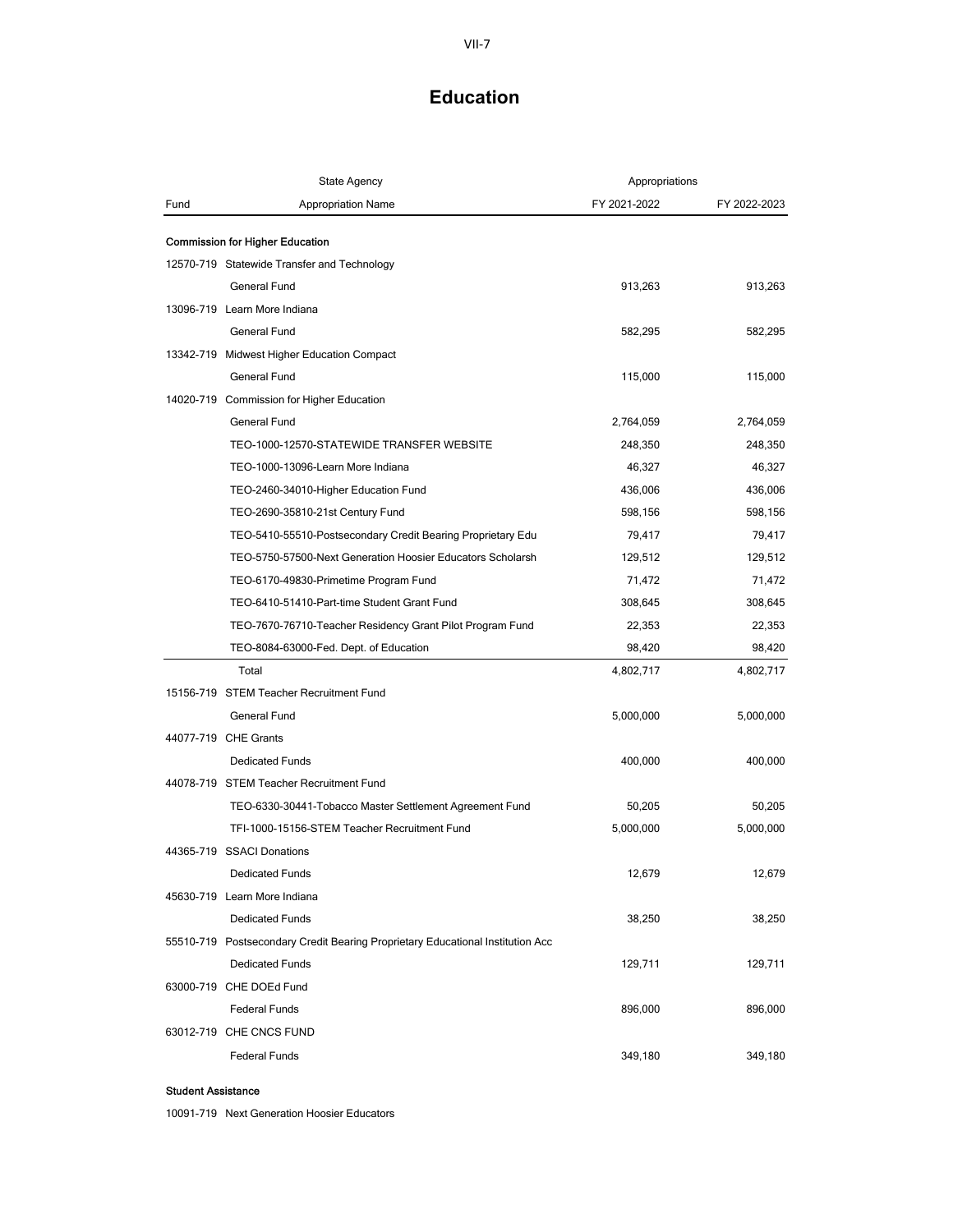|      | <b>State Agency</b>                                                                     | Appropriations |              |
|------|-----------------------------------------------------------------------------------------|----------------|--------------|
| Fund | <b>Appropriation Name</b>                                                               | FY 2021-2022   | FY 2022-2023 |
|      | <b>General Fund</b>                                                                     | 6,082,400      | 6,082,400    |
|      | 10670-719 21st Century Scholar Awards                                                   |                |              |
|      | General Fund                                                                            | 166,270,623    | 166,270,623  |
|      | 11380-719 Tuition and Fee Exemption for Children of Veterans and Public Safety Officers |                |              |
|      | General Fund                                                                            | 31,773,696     | 31,773,696   |
|      | 11620-719 National Guard Tuition Scholarship                                            |                |              |
|      | General Fund                                                                            | 3,676,240      | 3,676,240    |
|      | 13097-719 High Need Student Teaching Stipend Fund                                       |                |              |
|      | General Fund                                                                            | 450,000        | 450,000      |
|      | 13098-719 Minority Student Teaching Stipend Fund                                        |                |              |
|      | <b>General Fund</b>                                                                     | 50,000         | 50,000       |
|      | 13353-719 Teacher Residency Grant Pilot Program                                         |                |              |
|      | <b>General Fund</b>                                                                     | 1,000,000      | 1,000,000    |
|      | 14000-719 Freedom of Choice Grants                                                      |                |              |
|      | <b>General Fund</b>                                                                     | 66,225,902     | 66,225,902   |
|      | 14010-719 Higher Education Award Program                                                |                |              |
|      | General Fund                                                                            | 101,425,081    | 101,425,081  |
|      | 14470-719 21st Century - Administrative                                                 |                |              |
|      | <b>General Fund</b>                                                                     | 1,645,774      | 1,645,774    |
|      | 15163-719 Work and Learn Indiana                                                        |                |              |
|      | General Fund                                                                            | 250,000        | 250,000      |
|      | 16750-719 Minority Teacher Scholarship Fund                                             |                |              |
|      | <b>General Fund</b>                                                                     | 400,000        | 400,000      |
|      | 16760-719 College Work Study Program                                                    |                |              |
|      | <b>General Fund</b>                                                                     | 606,099        | 606,099      |
|      | 17029-719 High Value Workforce Ready Grant                                              |                |              |
|      | General Fund                                                                            | 1,000,000      | 1,000,000    |
|      | 17180-719 Adult Student Grant Appropriation                                             |                |              |
|      | General Fund                                                                            | 7,579,858      | 7,579,858    |
|      | 30435-719 Primary Care Scholarship                                                      |                |              |
|      | <b>Dedicated Funds</b>                                                                  | 2,000,000      | 2,000,000    |
|      | 33910-719 Freedom of Choice Grants                                                      |                |              |
|      | TFI-1000-14000-PRIVATE SCH SCHOLARSHIP MATCH                                            | 66,225,902     | 66,225,902   |
|      | 34010-719 Higher Education Award Program                                                |                |              |
|      | TFI-1000-14010-EDUCATIONAL GRANTS                                                       | 101,425,081    | 101,425,081  |
|      | 35810-719 21st Century Administration                                                   |                |              |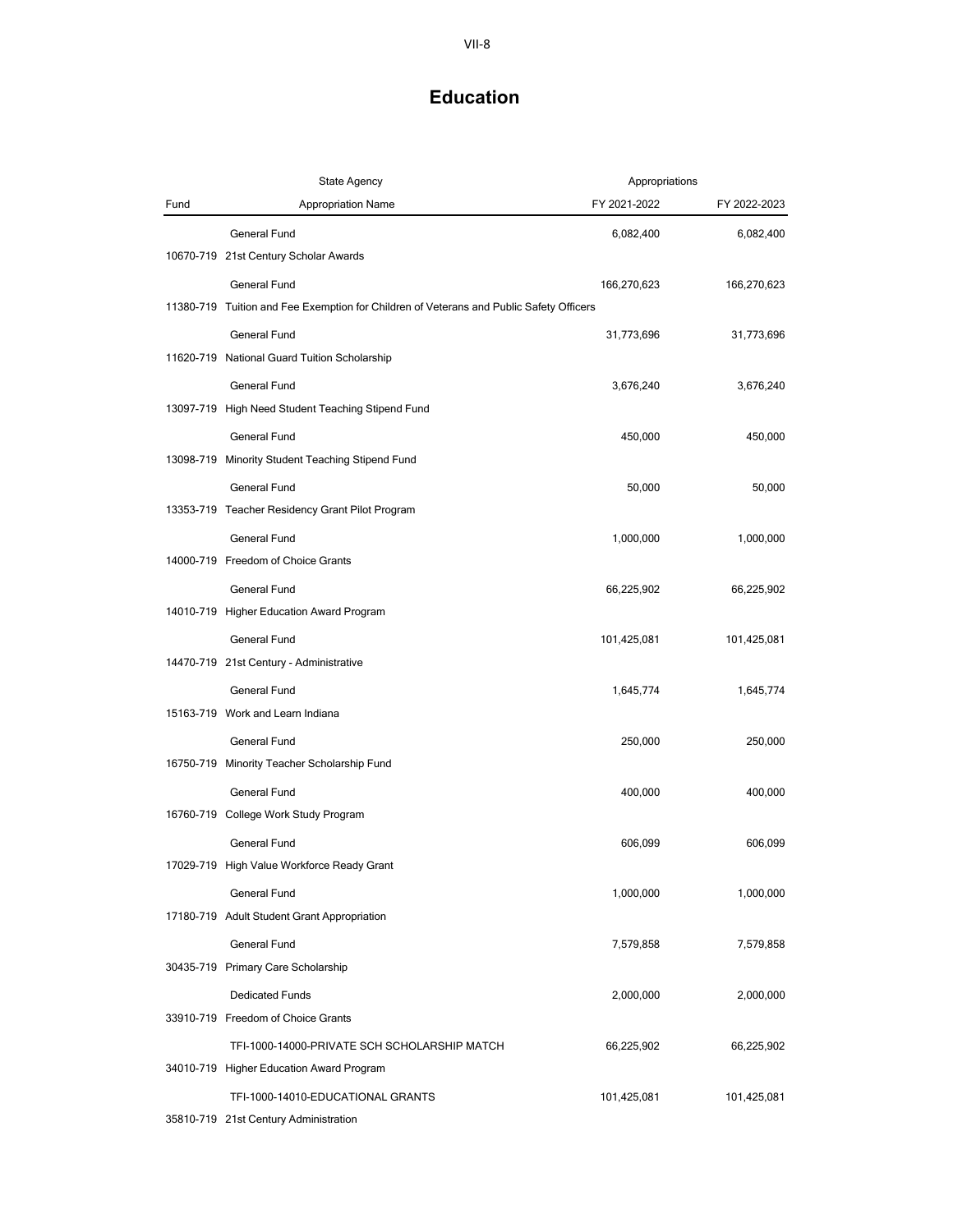|      | <b>State Agency</b>                                    | Appropriations |               |
|------|--------------------------------------------------------|----------------|---------------|
| Fund | <b>Appropriation Name</b>                              | FY 2021-2022   | FY 2022-2023  |
|      | TFI-1000-14470-21ST CENTURY-ADMINISTRATION             | 1,645,774      | 1,645,774     |
|      | 35820-719 21st Century Scholar Awards                  |                |               |
|      | TFI-1000-10670-21ST CENTURY - AWARDS                   | 166,270,623    | 166,270,623   |
|      | 43931-719 Tuition and Fee Exemption Reimbursement Fund |                |               |
|      | TFI-1000-11380-STATUTORY FEE REMISSIONS                | 31,773,696     | 31,773,696    |
|      | 43941-719 High Value Workforce Ready Grant             |                |               |
|      | TFI-1000-17029-High Value Workforce Ready Grant        | 1,000,000      | 1,000,000     |
|      | 47940-719 National Guard Scholarship                   |                |               |
|      | TFI-1000-11620-National Guard Tuition Scholarship      | 3,676,240      | 3,676,240     |
|      | 48692-719 Mitch Daniels Early Graduation               |                |               |
|      | TFI-1000-14930-Tuition Support                         | 1,220,000      | 1,220,000     |
|      | 49610-719 Minority Teacher Scholarships                |                |               |
|      | TFI-1000-16750-MIN/SPE ED TEACH SCHOLARSHIPS           | 400,000        | 400,000       |
|      | 49830-719 Earn Indiana Work Study Program              |                |               |
|      | TFI-1000-16760-COLLEGE WORKSTUDY PROGRAM               | 606,099        | 606,099       |
|      | 51410-719 Adult Student Grant Distribution             |                |               |
|      | TFI-1000-17180-Adult Student Grant Distribution        | 7,579,858      | 7,579,858     |
|      | 57500-719 Next Generation Hoosier Educators            |                |               |
|      | TFI-1000-10091-Next Generation Hoosier Educators       | 6,082,400      | 6,082,400     |
|      | <b>Student Assistance Totals</b>                       |                |               |
|      | <b>General Fund</b>                                    | 388,435,673    | 388,435,673   |
|      | <b>Dedicated Funds</b>                                 | 2,000,000      | 2,000,000     |
|      | Total                                                  | 390,435,673    | 390,435,673   |
|      | Commission for Higher Education Totals                 |                |               |
|      | <b>General Fund</b>                                    | 397,810,290    | 397,810,290   |
|      | <b>Dedicated Funds</b>                                 | 2.580.640      | 2,580,640     |
|      | <b>Federal Funds</b>                                   | 1,245,180      | 1,245,180     |
|      | Total                                                  | 401,636,110    | 401,636,110   |
|      | <b>Department of Administration</b>                    |                |               |
|      | 11760-061 Columbus Learning Center Lease Payment       |                |               |
|      | General Fund                                           | 4,933,000      | 4,988,000     |
|      | HIGHER EDUCATION TOTALS                                |                |               |
|      | General Fund                                           | 2,046,599,885  | 2,067,625,334 |
|      | <b>Dedicated Funds</b>                                 | 9,913,338      | 10,913,338    |
|      | <b>Federal Funds</b>                                   | 1,245,180      | 1,245,180     |
|      | Total                                                  | 2,057,758,403  | 2,079,783,852 |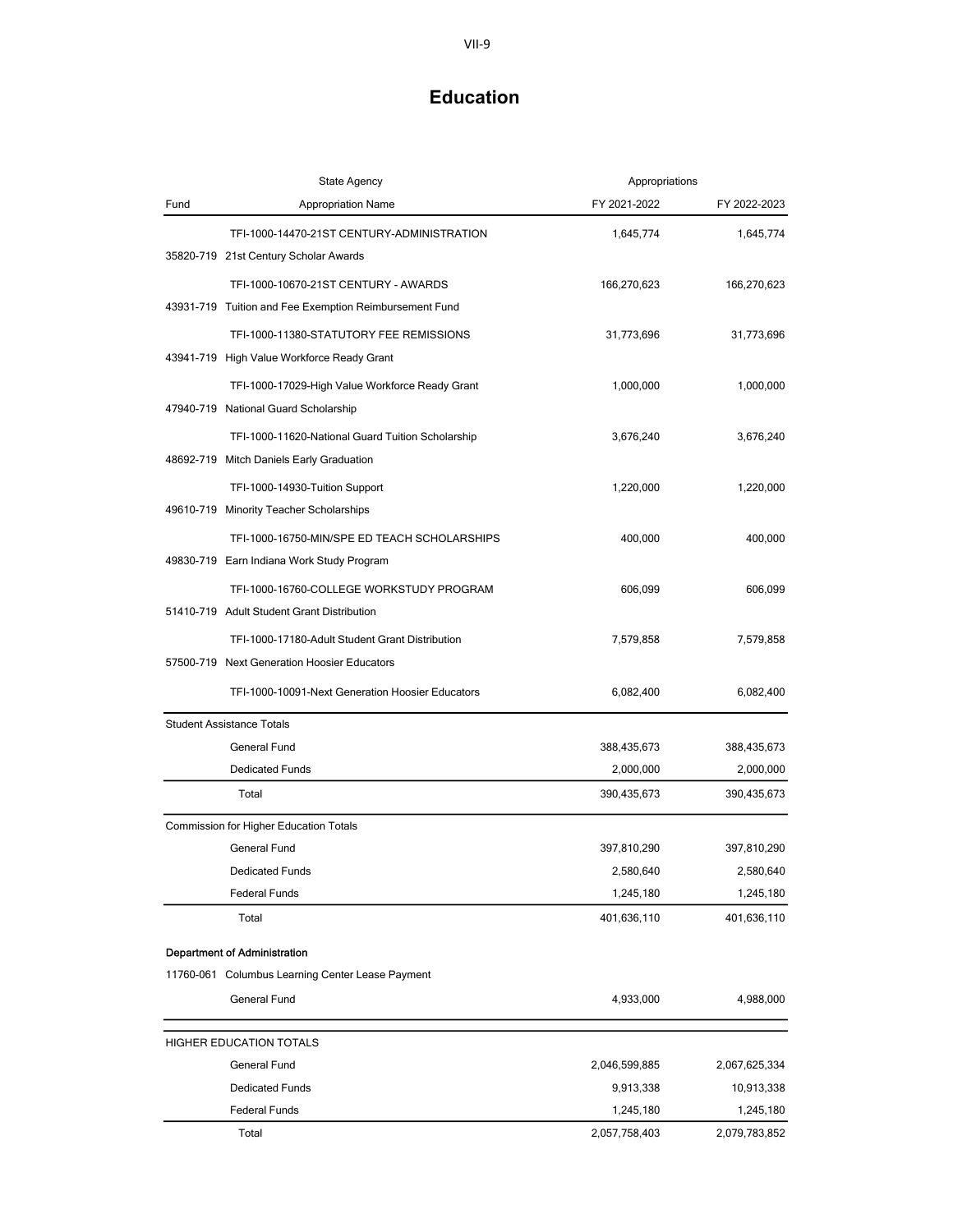#### VII-10

| State Agency                        |                                                       | Appropriations |              |
|-------------------------------------|-------------------------------------------------------|----------------|--------------|
| Fund                                | <b>Appropriation Name</b>                             | FY 2021-2022   | FY 2022-2023 |
|                                     |                                                       |                |              |
|                                     | ELEMENTARY AND SECONDARY EDUCATION                    |                |              |
| Indiana Charter School Board        |                                                       |                |              |
|                                     | 13094-704 Indiana Charter School Board                |                |              |
|                                     | <b>General Fund</b>                                   | 444,059        | 444,059      |
| 43911-704 Charter School Board      |                                                       |                |              |
|                                     | <b>Dedicated Funds</b>                                | 188,677        | 188,677      |
| Indiana Charter School Board Totals |                                                       |                |              |
|                                     | General Fund                                          | 444,059        | 444,059      |
|                                     | <b>Dedicated Funds</b>                                | 188,677        | 188,677      |
| Total                               |                                                       | 632,736        | 632,736      |
| <b>Department of Education</b>      |                                                       |                |              |
|                                     |                                                       |                |              |
| <b>State School Funding</b>         |                                                       |                |              |
|                                     | Department of Education Administration                |                |              |
|                                     | 11090-700 State Board of Education                    |                |              |
|                                     | General Fund                                          | 1,831,499      | 1,831,499    |
|                                     | 15460-700 Department of Education                     |                |              |
|                                     | <b>General Fund</b>                                   | 17,529,420     | 17,529,420   |
|                                     | Ded-6470-51710-Professional Standards Fund            | 1,237,940      | 1,237,940    |
| Total                               |                                                       | 18,767,360     | 18,767,360   |
| 62625-700 DOE DOJ Fund              |                                                       |                |              |
|                                     | <b>Federal Funds</b>                                  | 150,000        | 150,000      |
|                                     | Department of Education Administration Totals         |                |              |
|                                     | <b>General Fund</b>                                   | 19,360,919     | 19,360,919   |
|                                     | <b>Dedicated Funds</b>                                | 1,237,940      | 1,237,940    |
|                                     | <b>Federal Funds</b>                                  | 150,000        | 150,000      |
| Total                               |                                                       | 20,748,859     | 20,748,859   |
| <b>School Assessment</b>            |                                                       |                |              |
|                                     | 48683-700 National Assessment of Educational Progress |                |              |
|                                     | <b>Dedicated Funds</b>                                | 109,688        | 109,688      |
| <b>School Assessment Totals</b>     |                                                       |                |              |
|                                     | <b>Dedicated Funds</b>                                | 109,688        | 109,688      |
| <b>Grant Administration</b>         |                                                       |                |              |
|                                     | 37810-700 Special Education Excise                    |                |              |
|                                     | <b>Dedicated Funds</b>                                | 172,856        | 172,856      |
|                                     | 13355-700 Next Level Computer Science Program         |                |              |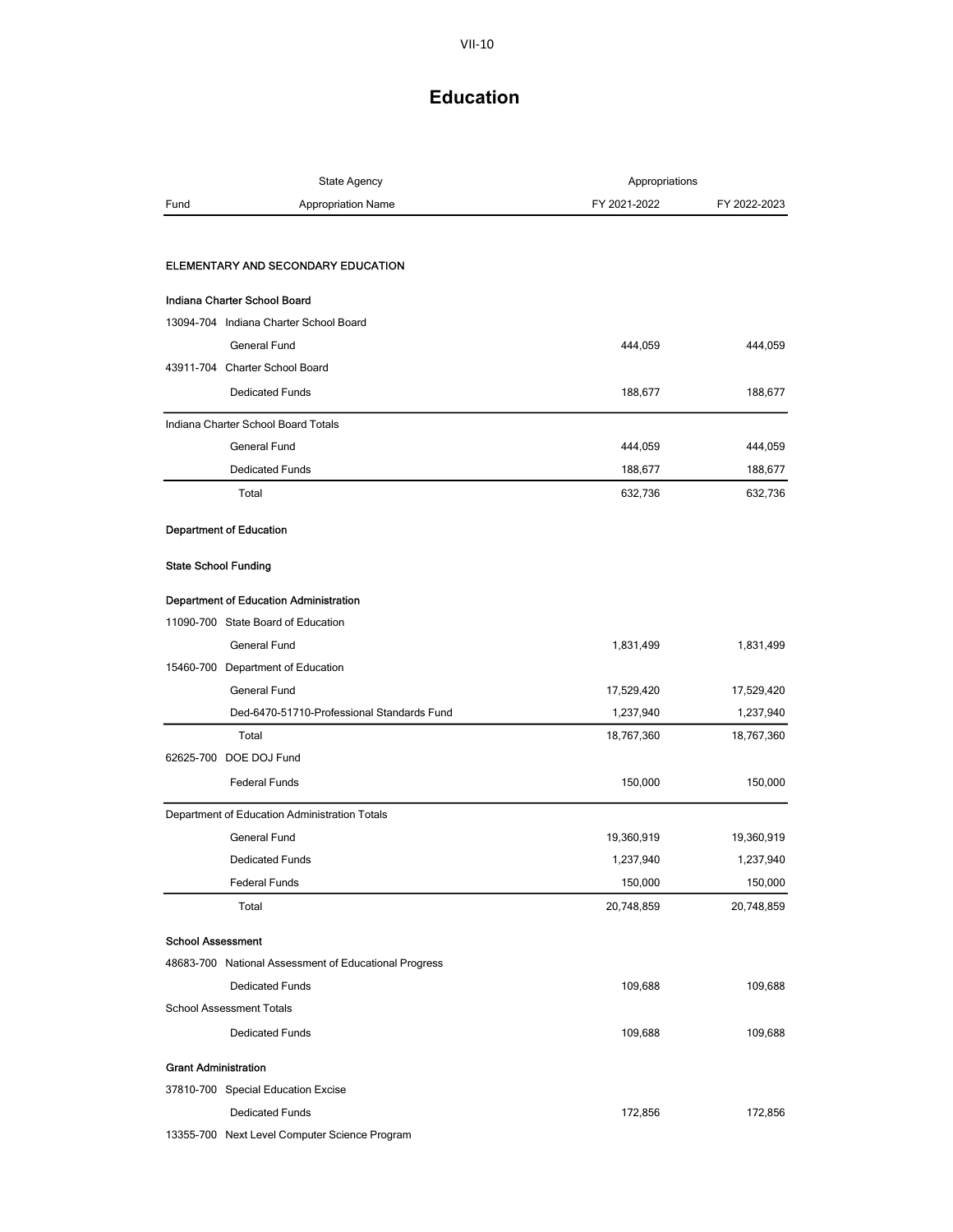| <b>State Agency</b>          |                                                        | Appropriations |              |
|------------------------------|--------------------------------------------------------|----------------|--------------|
| Fund                         | <b>Appropriation Name</b>                              | FY 2021-2022   | FY 2022-2023 |
|                              | General Fund                                           | 3,000,000      | 3,000,000    |
|                              | <b>Grant Administration Totals</b>                     |                |              |
|                              | General Fund                                           | 3,000,000      | 3,000,000    |
|                              | <b>Dedicated Funds</b>                                 | 172,856        | 172,856      |
|                              | Total                                                  | 3,172,856      | 3,172,856    |
| <b>State Programs</b>        |                                                        |                |              |
|                              | 13124-700 School Traffic Safety                        |                |              |
|                              | General Fund                                           | 227,143        | 227,143      |
|                              | 13940-700 School Safety Training                       |                |              |
|                              | TFI-2780-36310-Indiana Safe Schools Fund               | 637,500        | 637,500      |
|                              | 15153-700 School Business Officials Leadership Academy |                |              |
|                              | General Fund                                           | 127,500        | 127,500      |
|                              | 15165-700 Remediation Testing                          |                |              |
|                              | General Fund                                           | 11,711,344     | 11,711,344   |
|                              | 15166-700 Dual Immersion Pilot Program                 |                |              |
|                              | General Fund                                           | 425,000        | 425,000      |
|                              | 15590-700 Riley Hospital                               |                |              |
|                              | General Fund                                           | 250,000        | 250,000      |
|                              | 16650-700 Public Television Distribution               |                |              |
|                              | General Fund                                           | 3,600,000      | 3,600,000    |
|                              | 17041-700 Indiana Bar Foundation - We the People       |                |              |
|                              | General Fund                                           | 300,000        | 300,000      |
|                              | 17042-700 STEM Program Alignment                       |                |              |
|                              | General Fund                                           | 3,950,000      | 4,550,000    |
|                              | 47625-700 IHSAA Review Panel                           |                |              |
|                              | Local Funds                                            | 1,000          | 1,000        |
|                              | 62630-700 US Health and Human Services Fund            |                |              |
|                              | <b>Federal Funds</b>                                   | 1,798,888      | 1,798,888    |
|                              | TFI-8093-62130-Department of Health and Human Services | 9,829,446      | 9,829,446    |
|                              | Total                                                  | 11,628,334     | 11,628,334   |
| <b>State Programs Totals</b> |                                                        |                |              |
|                              | General Fund                                           | 20,590,987     | 21,190,987   |
|                              | <b>Federal Funds</b>                                   | 1,798,888      | 1,798,888    |
|                              | Local Funds                                            | 1,000          | 1,000        |
|                              | Total                                                  | 22,390,875     | 22,990,875   |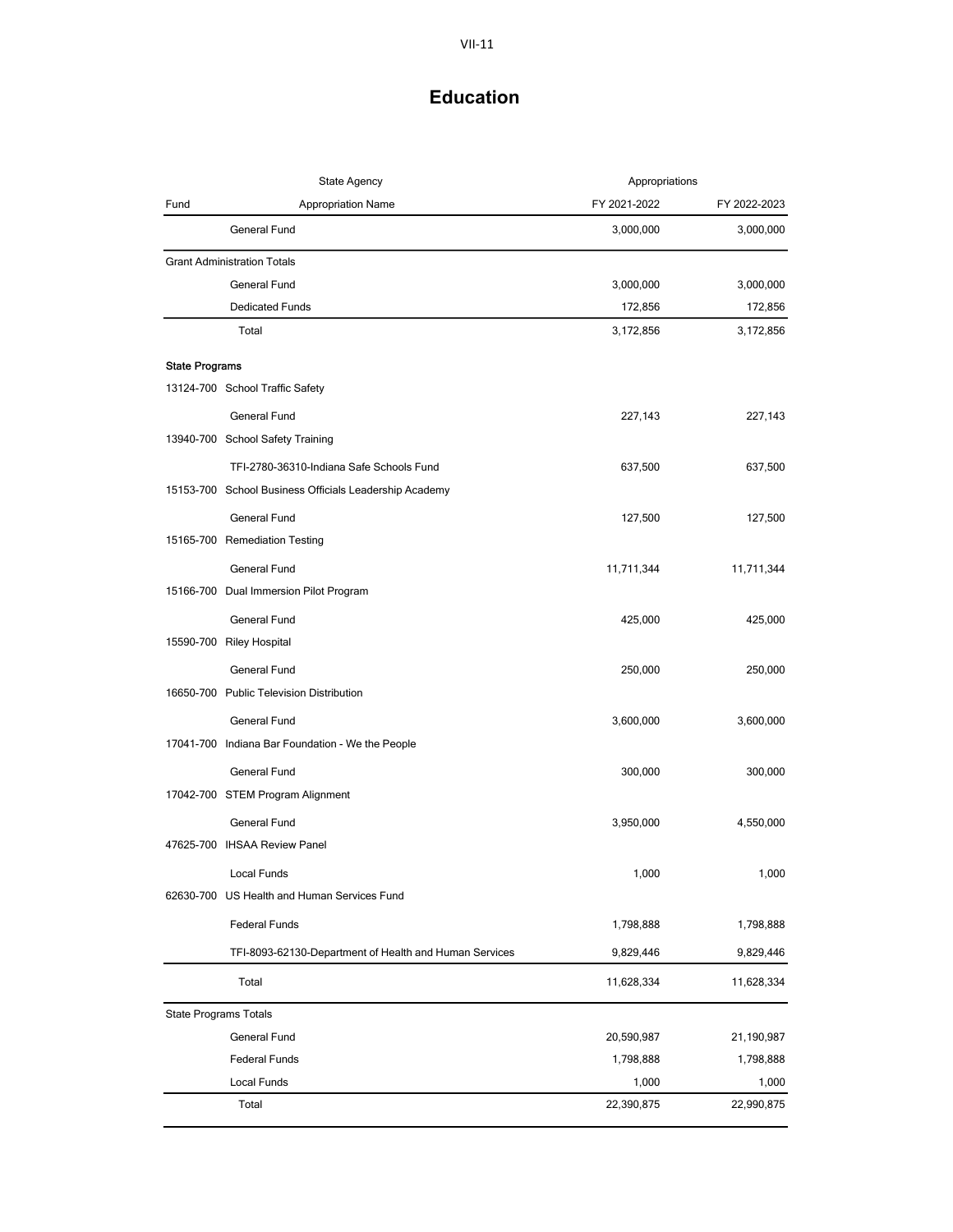|                             | State Agency                                                           | Appropriations |               |
|-----------------------------|------------------------------------------------------------------------|----------------|---------------|
| Fund                        | <b>Appropriation Name</b>                                              | FY 2021-2022   | FY 2022-2023  |
|                             | <b>State School Funding Totals</b>                                     |                |               |
|                             | <b>General Fund</b>                                                    | 42,951,906     | 43,551,906    |
|                             | <b>Dedicated Funds</b>                                                 | 1,520,484      | 1,520,484     |
|                             | <b>Federal Funds</b>                                                   | 1,948,888      | 1,948,888     |
|                             | Local Funds                                                            | 1,000          | 1,000         |
|                             | Total                                                                  | 46,422,278     | 47,022,278    |
|                             |                                                                        |                |               |
| <b>Local School Funding</b> |                                                                        |                |               |
|                             | <b>General School Programs</b>                                         |                |               |
|                             | 13093-700 Distribution for Adult Learners                              |                |               |
|                             | General Fund                                                           | 40,331,250     | 40,331,250    |
|                             | 14930-700 Distribution for Tuition Support                             |                |               |
|                             | General Fund                                                           | 7,860,000,000  | 8,200,000,000 |
|                             | 14530-700 Teachers' Social Security and Retirement Distribution        |                |               |
|                             | General Fund                                                           | 2,157,521      | 2,157,521     |
|                             | 11100-700 Non-English Speaking Program                                 |                |               |
|                             | General Fund                                                           | 27,500,000     | 27,500,000    |
|                             | 13092-700 Teacher Appreciation Grants                                  |                |               |
|                             | <b>General Fund</b>                                                    | 37,500,000     | 37,500,000    |
|                             | 13980-700 Gifted and Talented Education Program                        |                |               |
|                             | <b>General Fund</b>                                                    | 13,053,399     | 13,053,399    |
|                             | 14420-700 Early Intervention Program and Reading Diagnostic Assessment |                |               |
|                             | General Fund                                                           | 3,225,130      | 3,225,130     |
|                             | 15040-700 Distribution for Summer School                               |                |               |
|                             | General Fund                                                           | 18,360,000     | 18,360,000    |
|                             | 15120-700 National School Lunch Program                                |                |               |
|                             | General Fund                                                           | 5,033,086      | 5,108,582     |
|                             | 15570-700 Curricular Material Reimbursement                            |                |               |
|                             | General Fund                                                           | 39,000,000     | 39,000,000    |
|                             | 30311-700 Senator David C. Ford Educational Technology Program         |                |               |
|                             | TFI-1000-13846-David C Ford Ed Technology                              | 3,086,071      | 3,086,071     |
|                             | 13846-700 Senator David C. Ford Educational Technology Program         |                |               |
|                             | General Fund                                                           | 3,086,071      | 3,086,071     |
|                             | 47361-700 Dual Immersion Pilot Program                                 |                |               |
|                             | TFI-1000-15166-Dual Immersion Pilot Program                            | 425,000        | 425,000       |
|                             | 52910-700 Education License Plate Fees                                 |                |               |
|                             | <b>Dedicated Funds</b>                                                 | 30,925         | 30,925        |
|                             | 62610-718 Nutrition Support Networks                                   |                |               |
|                             | <b>Federal Funds</b>                                                   | 362,200,557    | 362,200,557   |
|                             | TFI-1000-15120-National School Lunch MOE                               | 4,143,328      | 4,143,328     |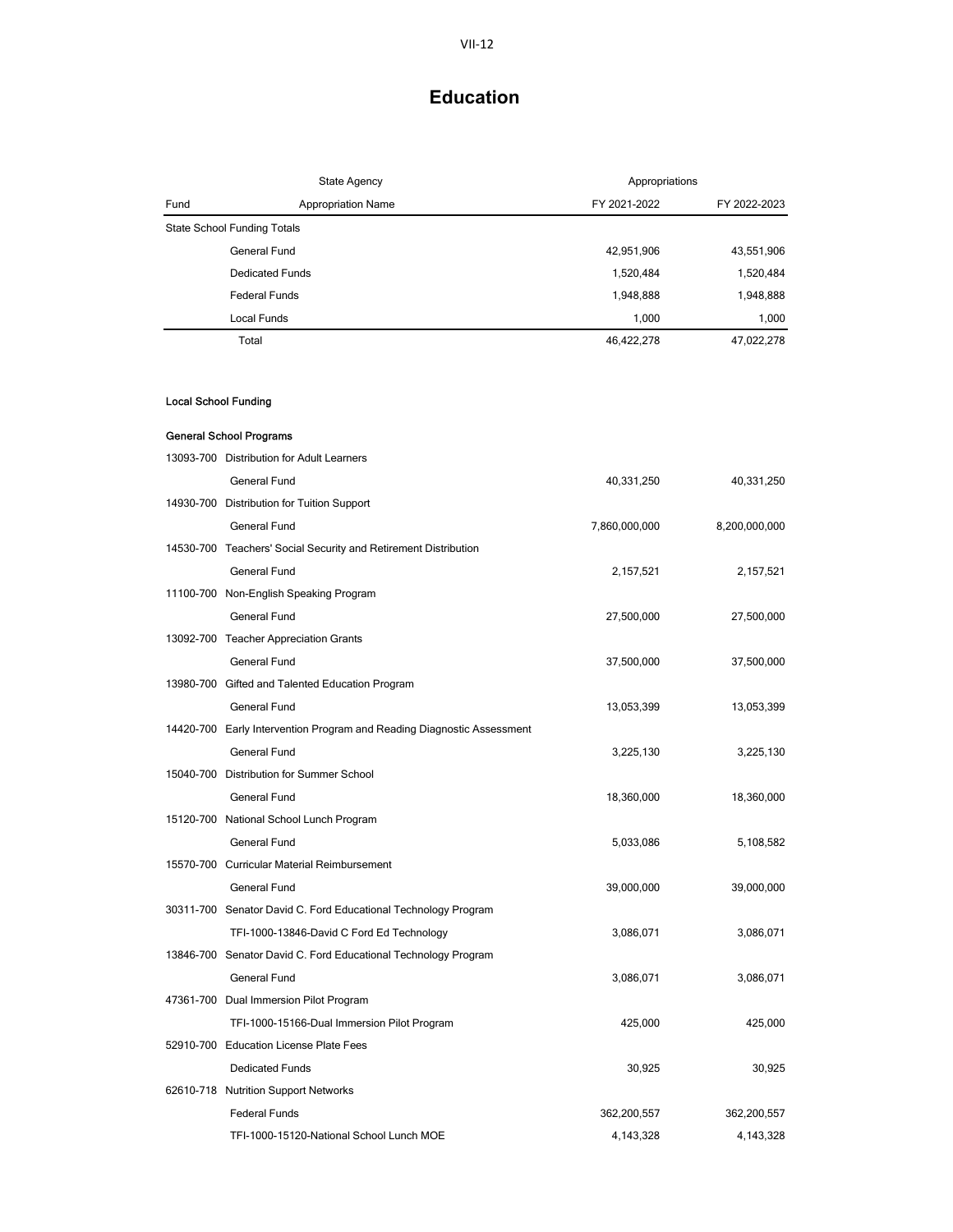|                          | State Agency                                                  | Appropriations |               |
|--------------------------|---------------------------------------------------------------|----------------|---------------|
| Fund                     | <b>Appropriation Name</b>                                     | FY 2021-2022   | FY 2022-2023  |
|                          | Total                                                         | 366,343,885    | 366,343,885   |
|                          | 13341-700 School Internet Connection                          |                |               |
|                          | General Fund                                                  | 3,415,000      | 3,415,000     |
|                          | 13157-700 Charter and Innovation Network School Grant Program |                |               |
|                          | General Fund                                                  | 36,700,000     | 47,500,000    |
|                          | General School Programs Totals                                |                |               |
|                          | <b>General Fund</b>                                           | 8,089,361,457  | 8,440,236,953 |
|                          | <b>Dedicated Funds</b>                                        | 30,925         | 30,925        |
|                          | <b>Federal Funds</b>                                          | 362,200,557    | 362,200,557   |
|                          | Total                                                         | 8,451,592,939  | 8,802,468,435 |
| <b>Special Education</b> |                                                               |                |               |
|                          | 14100-700 Best Buddies                                        |                |               |
|                          | General Fund                                                  | 206,125        | 206,125       |
|                          | 14130-700 Special Education (S-5)                             |                |               |
|                          | General Fund                                                  | 24,070,000     | 24,070,000    |
|                          | 62620-700 US Department of Education Funds                    |                |               |
|                          | <b>Federal Funds</b>                                          | 671,362,425    | 671,362,425   |
|                          | <b>Special Education Totals</b>                               |                |               |
|                          | <b>General Fund</b>                                           | 24,276,125     | 24,276,125    |
|                          | <b>Federal Funds</b>                                          | 671,362,425    | 671,362,425   |
|                          | Total                                                         | 695,638,550    | 695,638,550   |
|                          | <b>Assessment and Remediation</b>                             |                |               |
| 13950-700 Testing        |                                                               |                |               |
|                          | General Fund                                                  | 22,355,000     | 22,355,000    |
|                          | 14140-700 PSAT Program                                        |                |               |
|                          | <b>General Fund</b>                                           | 1,900,000      | 1,900,000     |
|                          | 17890-700 Advanced Placement Program                          |                |               |
|                          | General Fund                                                  | 5,200,000      | 5,200,000     |
|                          | Assessment and Remediation Totals                             |                |               |
|                          | General Fund                                                  | 29,455,000     | 29,455,000    |
|                          | <b>Alternative/Adult Education</b>                            |                |               |
|                          | 11230-700 Alternative Education                               |                |               |
|                          | General Fund                                                  | 5,306,394      | 5,306,394     |
|                          | <b>Local School Funding Totals</b>                            |                |               |
|                          | General Fund                                                  | 8,148,398,976  | 8,499,274,472 |
|                          | <b>Dedicated Funds</b>                                        | 30,925         | 30,925        |
|                          | <b>Federal Funds</b>                                          | 1,033,562,982  | 1,033,562,982 |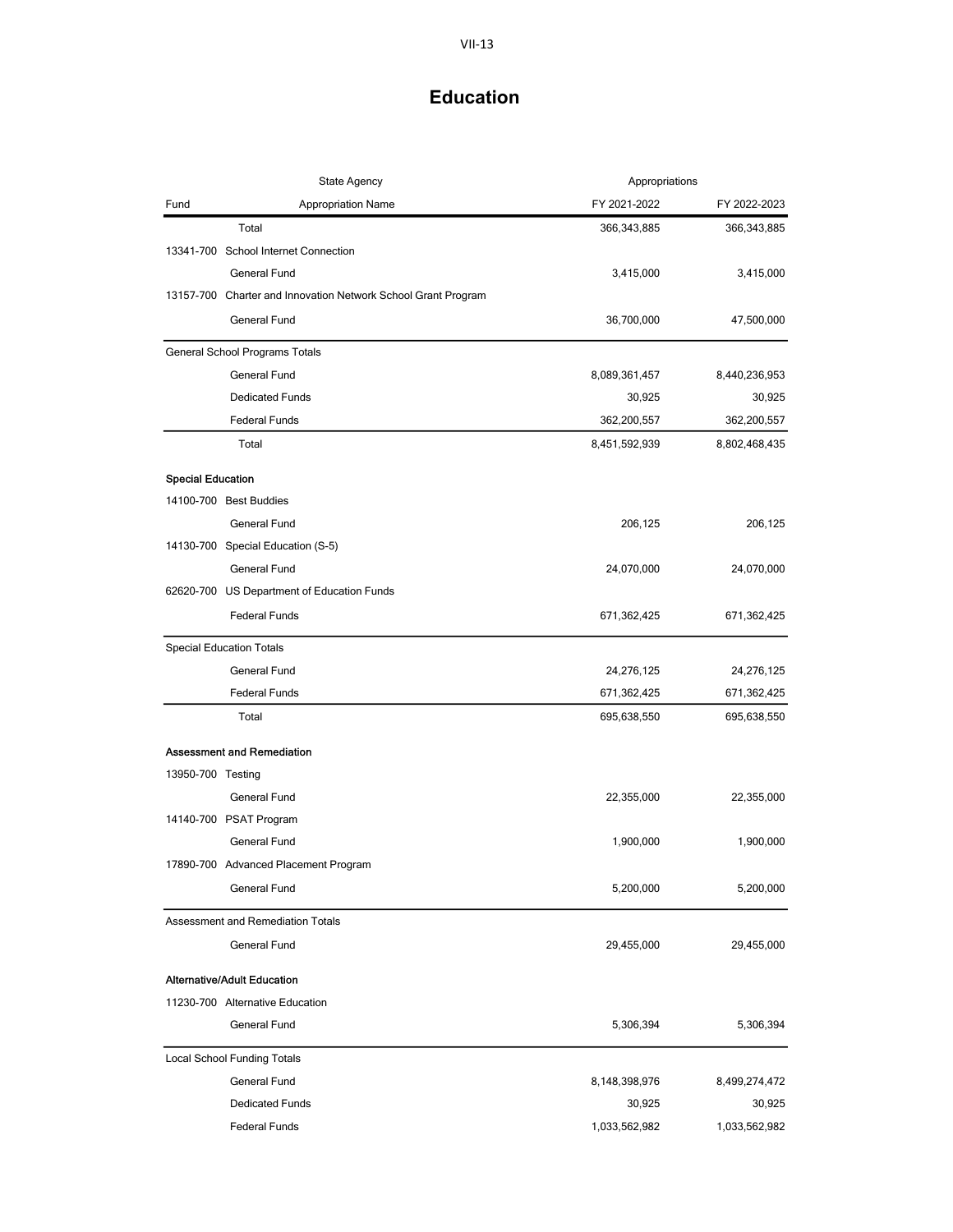|                         | <b>State Agency</b>                                             | Appropriations   |                |
|-------------------------|-----------------------------------------------------------------|------------------|----------------|
| Fund                    | <b>Appropriation Name</b>                                       | FY 2021-2022     | FY 2022-2023   |
|                         | Total                                                           | 9,181,992,883    | 9,532,868,379  |
|                         | Department of Education Totals                                  |                  |                |
|                         | General Fund                                                    | 8,191,350,882    | 8,542,826,378  |
|                         | <b>Dedicated Funds</b>                                          | 1,551,409        | 1,551,409      |
|                         | <b>Federal Funds</b>                                            | 1,035,511,870    | 1,035,511,870  |
|                         | Local Funds                                                     | 1,000            | 1,000          |
|                         | Total                                                           | 9,228,415,161    | 9,579,890,657  |
| <b>Teacher Pensions</b> |                                                                 |                  |                |
|                         | 14200-072 Teachers' Retirement Fund Distribution                |                  |                |
|                         | <b>General Fund</b>                                             | 975,000,000      | 1,005,000,000  |
|                         | <b>Dedicated Funds</b>                                          | 30,000,000       | 30,000,000     |
|                         | TFI-1000-14200-TEACHERS RET PENSION FUND                        | 195,500,000      | 201,700,000    |
|                         | Total                                                           | 1,200,500,000    | 1,236,700,000  |
|                         | <b>Education Employment Relations Board</b>                     |                  |                |
|                         | 16640-505 Education Employment Relations Board                  |                  |                |
|                         | <b>General Fund</b>                                             | 984,705          | 984,705        |
|                         | ELEMENTARY AND SECONDARY EDUCATION TOTALS                       |                  |                |
|                         | <b>General Fund</b>                                             | 9, 167, 779, 646 | 9,549,255,142  |
|                         | <b>Dedicated Funds</b>                                          | 31,740,086       | 31,740,086     |
|                         | <b>Federal Funds</b>                                            | 1,035,511,870    | 1,035,511,870  |
|                         | Local Funds                                                     | 1,000            | 1,000          |
|                         | Total                                                           | 10,235,032,602   | 10,616,508,098 |
| <b>OTHER EDUCATION</b>  |                                                                 |                  |                |
| Indiana State Library   |                                                                 |                  |                |
|                         | 13351-730 Local Library Connectivity Grant                      |                  |                |
|                         | General Fund                                                    | 1,419,434        | 1,419,434      |
|                         | 14080-730 Academy of Science                                    |                  |                |
|                         | General Fund                                                    | 4,357            | 4,357          |
|                         | 14120-730 State Library - Operating                             |                  |                |
|                         | General Fund                                                    | 2,765,563        | 2,765,563      |
|                         | 14150-730 Statewide Library Services                            |                  |                |
|                         | General Fund                                                    | 1,184,343        | 1,184,343      |
| 15154-730 INSPIRE       |                                                                 |                  |                |
|                         | <b>General Fund</b>                                             | 1,382,250        | 1,382,250      |
|                         | 17110-730 Library Services for the Blind - Electronic Newslines |                  |                |
|                         | General Fund                                                    | 180,000          | 180,000        |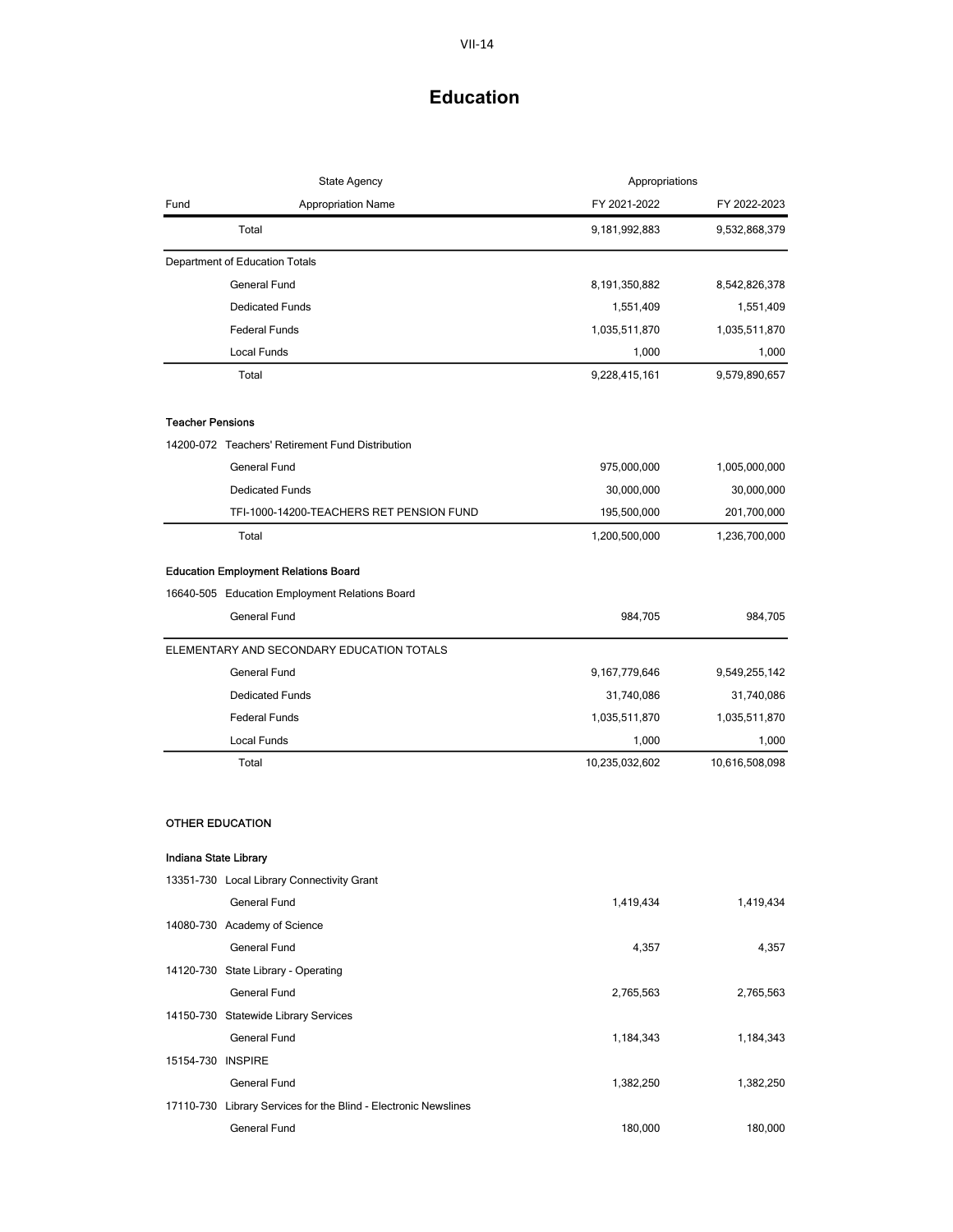| Fund<br><b>Appropriation Name</b><br>FY 2021-2022<br>FY 2022-2023<br>18208-730 Historical Marker Program<br>General Fund<br>8,649<br>8,649<br>31610-730 Statewide Library Card Program<br><b>Dedicated Funds</b><br>147,036<br>147,036<br>39410-730 Library Certification Board<br><b>Dedicated Funds</b><br>21,743<br>21,743<br>43937-730 Historical Marker<br><b>Dedicated Funds</b><br>414,750<br>414,750<br>43938-730 Hist Bur Publications & Educat<br><b>Dedicated Funds</b><br>3,003<br>3,003<br>47540-730 Publications Fund<br><b>Dedicated Funds</b><br>636,589<br>636,589<br>62020-730 Library Services and Construction Act Extension Services<br><b>Federal Funds</b><br>3,169,439<br>3,169,439<br>Indiana State Library Totals<br>General Fund<br>6,944,596<br>6,944,596<br><b>Dedicated Funds</b><br>1,223,121<br>1,223,121<br><b>Federal Funds</b><br>3,169,439<br>3,169,439<br>Total<br>11,337,156<br>11,337,156<br>Indiana Arts Commission<br>13910-705 Arts Commission Administration<br>General Fund<br>3,632,417<br>3,632,417<br>62800-705 Indiana Arts Commission - National Endowment for the Arts<br><b>Federal Funds</b><br>819,800<br>819,800<br>TFI-1000-13910-Indiana Arts Commission<br>819,800<br>819,800<br>Total<br>1,639,600<br>1,639,600<br>Indiana Arts Commission Totals<br>General Fund<br>3,632,417<br>3,632,417<br><b>Federal Funds</b><br>819,800<br>819,800<br>4,452,217<br>4,452,217<br>Total<br>OTHER EDUCATION TOTALS<br>General Fund<br>10,577,013<br>10,577,013<br><b>Dedicated Funds</b><br>1,223,121<br>1,223,121<br>3,989,239<br>3,989,239<br><b>Federal Funds</b><br>Total<br>15,789,373<br>15,789,373 | <b>State Agency</b> | Appropriations |  |
|---------------------------------------------------------------------------------------------------------------------------------------------------------------------------------------------------------------------------------------------------------------------------------------------------------------------------------------------------------------------------------------------------------------------------------------------------------------------------------------------------------------------------------------------------------------------------------------------------------------------------------------------------------------------------------------------------------------------------------------------------------------------------------------------------------------------------------------------------------------------------------------------------------------------------------------------------------------------------------------------------------------------------------------------------------------------------------------------------------------------------------------------------------------------------------------------------------------------------------------------------------------------------------------------------------------------------------------------------------------------------------------------------------------------------------------------------------------------------------------------------------------------------------------------------------------------------------------------------------------------------------------------------------|---------------------|----------------|--|
|                                                                                                                                                                                                                                                                                                                                                                                                                                                                                                                                                                                                                                                                                                                                                                                                                                                                                                                                                                                                                                                                                                                                                                                                                                                                                                                                                                                                                                                                                                                                                                                                                                                         |                     |                |  |
|                                                                                                                                                                                                                                                                                                                                                                                                                                                                                                                                                                                                                                                                                                                                                                                                                                                                                                                                                                                                                                                                                                                                                                                                                                                                                                                                                                                                                                                                                                                                                                                                                                                         |                     |                |  |
|                                                                                                                                                                                                                                                                                                                                                                                                                                                                                                                                                                                                                                                                                                                                                                                                                                                                                                                                                                                                                                                                                                                                                                                                                                                                                                                                                                                                                                                                                                                                                                                                                                                         |                     |                |  |
|                                                                                                                                                                                                                                                                                                                                                                                                                                                                                                                                                                                                                                                                                                                                                                                                                                                                                                                                                                                                                                                                                                                                                                                                                                                                                                                                                                                                                                                                                                                                                                                                                                                         |                     |                |  |
|                                                                                                                                                                                                                                                                                                                                                                                                                                                                                                                                                                                                                                                                                                                                                                                                                                                                                                                                                                                                                                                                                                                                                                                                                                                                                                                                                                                                                                                                                                                                                                                                                                                         |                     |                |  |
|                                                                                                                                                                                                                                                                                                                                                                                                                                                                                                                                                                                                                                                                                                                                                                                                                                                                                                                                                                                                                                                                                                                                                                                                                                                                                                                                                                                                                                                                                                                                                                                                                                                         |                     |                |  |
|                                                                                                                                                                                                                                                                                                                                                                                                                                                                                                                                                                                                                                                                                                                                                                                                                                                                                                                                                                                                                                                                                                                                                                                                                                                                                                                                                                                                                                                                                                                                                                                                                                                         |                     |                |  |
|                                                                                                                                                                                                                                                                                                                                                                                                                                                                                                                                                                                                                                                                                                                                                                                                                                                                                                                                                                                                                                                                                                                                                                                                                                                                                                                                                                                                                                                                                                                                                                                                                                                         |                     |                |  |
|                                                                                                                                                                                                                                                                                                                                                                                                                                                                                                                                                                                                                                                                                                                                                                                                                                                                                                                                                                                                                                                                                                                                                                                                                                                                                                                                                                                                                                                                                                                                                                                                                                                         |                     |                |  |
|                                                                                                                                                                                                                                                                                                                                                                                                                                                                                                                                                                                                                                                                                                                                                                                                                                                                                                                                                                                                                                                                                                                                                                                                                                                                                                                                                                                                                                                                                                                                                                                                                                                         |                     |                |  |
|                                                                                                                                                                                                                                                                                                                                                                                                                                                                                                                                                                                                                                                                                                                                                                                                                                                                                                                                                                                                                                                                                                                                                                                                                                                                                                                                                                                                                                                                                                                                                                                                                                                         |                     |                |  |
|                                                                                                                                                                                                                                                                                                                                                                                                                                                                                                                                                                                                                                                                                                                                                                                                                                                                                                                                                                                                                                                                                                                                                                                                                                                                                                                                                                                                                                                                                                                                                                                                                                                         |                     |                |  |
|                                                                                                                                                                                                                                                                                                                                                                                                                                                                                                                                                                                                                                                                                                                                                                                                                                                                                                                                                                                                                                                                                                                                                                                                                                                                                                                                                                                                                                                                                                                                                                                                                                                         |                     |                |  |
|                                                                                                                                                                                                                                                                                                                                                                                                                                                                                                                                                                                                                                                                                                                                                                                                                                                                                                                                                                                                                                                                                                                                                                                                                                                                                                                                                                                                                                                                                                                                                                                                                                                         |                     |                |  |
|                                                                                                                                                                                                                                                                                                                                                                                                                                                                                                                                                                                                                                                                                                                                                                                                                                                                                                                                                                                                                                                                                                                                                                                                                                                                                                                                                                                                                                                                                                                                                                                                                                                         |                     |                |  |
|                                                                                                                                                                                                                                                                                                                                                                                                                                                                                                                                                                                                                                                                                                                                                                                                                                                                                                                                                                                                                                                                                                                                                                                                                                                                                                                                                                                                                                                                                                                                                                                                                                                         |                     |                |  |
|                                                                                                                                                                                                                                                                                                                                                                                                                                                                                                                                                                                                                                                                                                                                                                                                                                                                                                                                                                                                                                                                                                                                                                                                                                                                                                                                                                                                                                                                                                                                                                                                                                                         |                     |                |  |
|                                                                                                                                                                                                                                                                                                                                                                                                                                                                                                                                                                                                                                                                                                                                                                                                                                                                                                                                                                                                                                                                                                                                                                                                                                                                                                                                                                                                                                                                                                                                                                                                                                                         |                     |                |  |
|                                                                                                                                                                                                                                                                                                                                                                                                                                                                                                                                                                                                                                                                                                                                                                                                                                                                                                                                                                                                                                                                                                                                                                                                                                                                                                                                                                                                                                                                                                                                                                                                                                                         |                     |                |  |
|                                                                                                                                                                                                                                                                                                                                                                                                                                                                                                                                                                                                                                                                                                                                                                                                                                                                                                                                                                                                                                                                                                                                                                                                                                                                                                                                                                                                                                                                                                                                                                                                                                                         |                     |                |  |
|                                                                                                                                                                                                                                                                                                                                                                                                                                                                                                                                                                                                                                                                                                                                                                                                                                                                                                                                                                                                                                                                                                                                                                                                                                                                                                                                                                                                                                                                                                                                                                                                                                                         |                     |                |  |
|                                                                                                                                                                                                                                                                                                                                                                                                                                                                                                                                                                                                                                                                                                                                                                                                                                                                                                                                                                                                                                                                                                                                                                                                                                                                                                                                                                                                                                                                                                                                                                                                                                                         |                     |                |  |
|                                                                                                                                                                                                                                                                                                                                                                                                                                                                                                                                                                                                                                                                                                                                                                                                                                                                                                                                                                                                                                                                                                                                                                                                                                                                                                                                                                                                                                                                                                                                                                                                                                                         |                     |                |  |
|                                                                                                                                                                                                                                                                                                                                                                                                                                                                                                                                                                                                                                                                                                                                                                                                                                                                                                                                                                                                                                                                                                                                                                                                                                                                                                                                                                                                                                                                                                                                                                                                                                                         |                     |                |  |
|                                                                                                                                                                                                                                                                                                                                                                                                                                                                                                                                                                                                                                                                                                                                                                                                                                                                                                                                                                                                                                                                                                                                                                                                                                                                                                                                                                                                                                                                                                                                                                                                                                                         |                     |                |  |
|                                                                                                                                                                                                                                                                                                                                                                                                                                                                                                                                                                                                                                                                                                                                                                                                                                                                                                                                                                                                                                                                                                                                                                                                                                                                                                                                                                                                                                                                                                                                                                                                                                                         |                     |                |  |
|                                                                                                                                                                                                                                                                                                                                                                                                                                                                                                                                                                                                                                                                                                                                                                                                                                                                                                                                                                                                                                                                                                                                                                                                                                                                                                                                                                                                                                                                                                                                                                                                                                                         |                     |                |  |
|                                                                                                                                                                                                                                                                                                                                                                                                                                                                                                                                                                                                                                                                                                                                                                                                                                                                                                                                                                                                                                                                                                                                                                                                                                                                                                                                                                                                                                                                                                                                                                                                                                                         |                     |                |  |
|                                                                                                                                                                                                                                                                                                                                                                                                                                                                                                                                                                                                                                                                                                                                                                                                                                                                                                                                                                                                                                                                                                                                                                                                                                                                                                                                                                                                                                                                                                                                                                                                                                                         |                     |                |  |
|                                                                                                                                                                                                                                                                                                                                                                                                                                                                                                                                                                                                                                                                                                                                                                                                                                                                                                                                                                                                                                                                                                                                                                                                                                                                                                                                                                                                                                                                                                                                                                                                                                                         |                     |                |  |
|                                                                                                                                                                                                                                                                                                                                                                                                                                                                                                                                                                                                                                                                                                                                                                                                                                                                                                                                                                                                                                                                                                                                                                                                                                                                                                                                                                                                                                                                                                                                                                                                                                                         |                     |                |  |
|                                                                                                                                                                                                                                                                                                                                                                                                                                                                                                                                                                                                                                                                                                                                                                                                                                                                                                                                                                                                                                                                                                                                                                                                                                                                                                                                                                                                                                                                                                                                                                                                                                                         |                     |                |  |
|                                                                                                                                                                                                                                                                                                                                                                                                                                                                                                                                                                                                                                                                                                                                                                                                                                                                                                                                                                                                                                                                                                                                                                                                                                                                                                                                                                                                                                                                                                                                                                                                                                                         |                     |                |  |
|                                                                                                                                                                                                                                                                                                                                                                                                                                                                                                                                                                                                                                                                                                                                                                                                                                                                                                                                                                                                                                                                                                                                                                                                                                                                                                                                                                                                                                                                                                                                                                                                                                                         |                     |                |  |
|                                                                                                                                                                                                                                                                                                                                                                                                                                                                                                                                                                                                                                                                                                                                                                                                                                                                                                                                                                                                                                                                                                                                                                                                                                                                                                                                                                                                                                                                                                                                                                                                                                                         |                     |                |  |
|                                                                                                                                                                                                                                                                                                                                                                                                                                                                                                                                                                                                                                                                                                                                                                                                                                                                                                                                                                                                                                                                                                                                                                                                                                                                                                                                                                                                                                                                                                                                                                                                                                                         |                     |                |  |

EDUCATION TOTALS